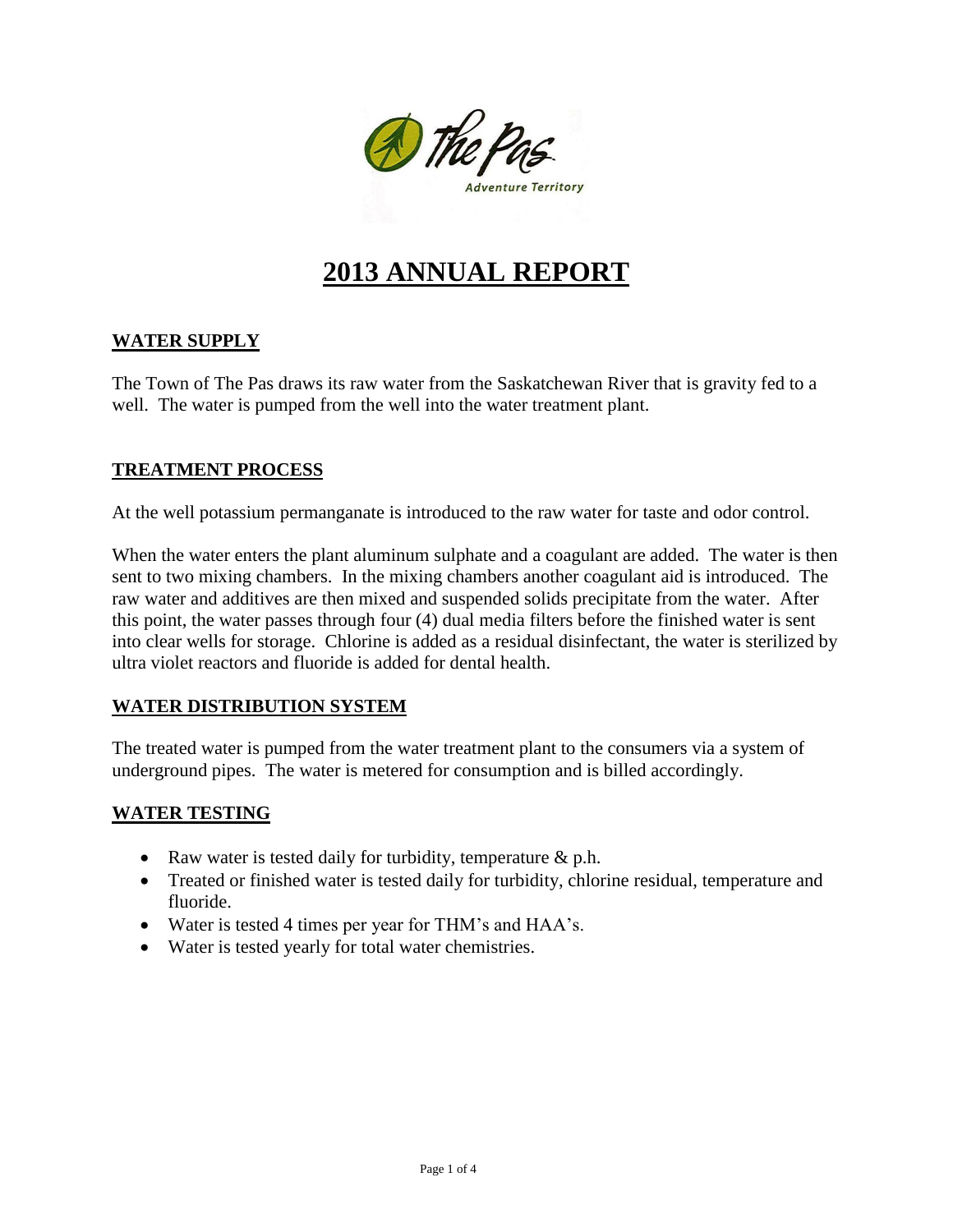# **BACTERIOLOGICAL TESTING**

Samples of raw water, treated water and points in the distribution system are tested bi-weekly for coliforms and E.Coli. The results of these tests are shown in the table below:

| BACETERIOLOGICAL MONITORING AND REPORTING                                           | Regulatory          | <b>PWS</b>  |  |
|-------------------------------------------------------------------------------------|---------------------|-------------|--|
|                                                                                     | Requirement         | Performance |  |
|                                                                                     |                     |             |  |
| Number of raw/incoming water samples                                                | 26                  |             |  |
| Number of treated water samples                                                     | 26                  | 26          |  |
| Number of distribution water samples (2 sampling locations)                         | 26                  | 26          |  |
| Frequency of testing                                                                | Bi-weekly           | 100%        |  |
| Total coli form present in water samples                                            | $0$ TC per $100$ mL | 100%        |  |
| E.coli present in water samples                                                     | $0$ EC per $100$ mL | 100%        |  |
| <b>COMMENTS:</b>                                                                    |                     |             |  |
| The public water system has met the bacteriological sampling requirements for 2013. |                     |             |  |

#### **TURBIDITY TESTING**

Turbidity is a measurement of water clarity. This test is used as a benchmark on how the treatment process is working. Facilities are obligated to meet regulatory requirements on the filtering process and the treated water that is sent to consumers. The results of these tests are shown in the table below:

| <b>Turbidity Standards</b> | <b>Regulatory Requirement</b>  | <b>PWS</b> Performance |
|----------------------------|--------------------------------|------------------------|
| Chemically assisted, rapid | $\leq$ 0.3 NTU in at least 95% | 100%                   |
| gravity filtration process | of the samples taken per       |                        |
|                            | month                          |                        |
|                            | Not to exceed 0.3 NTU for      | 100%                   |
|                            | more than 12 continuous        |                        |
|                            | hours                          |                        |
|                            | Not to exceed 1.0 NTU at       | 100%                   |
|                            | anytime                        |                        |
| Frequency of testing       | Daily                          | 100%                   |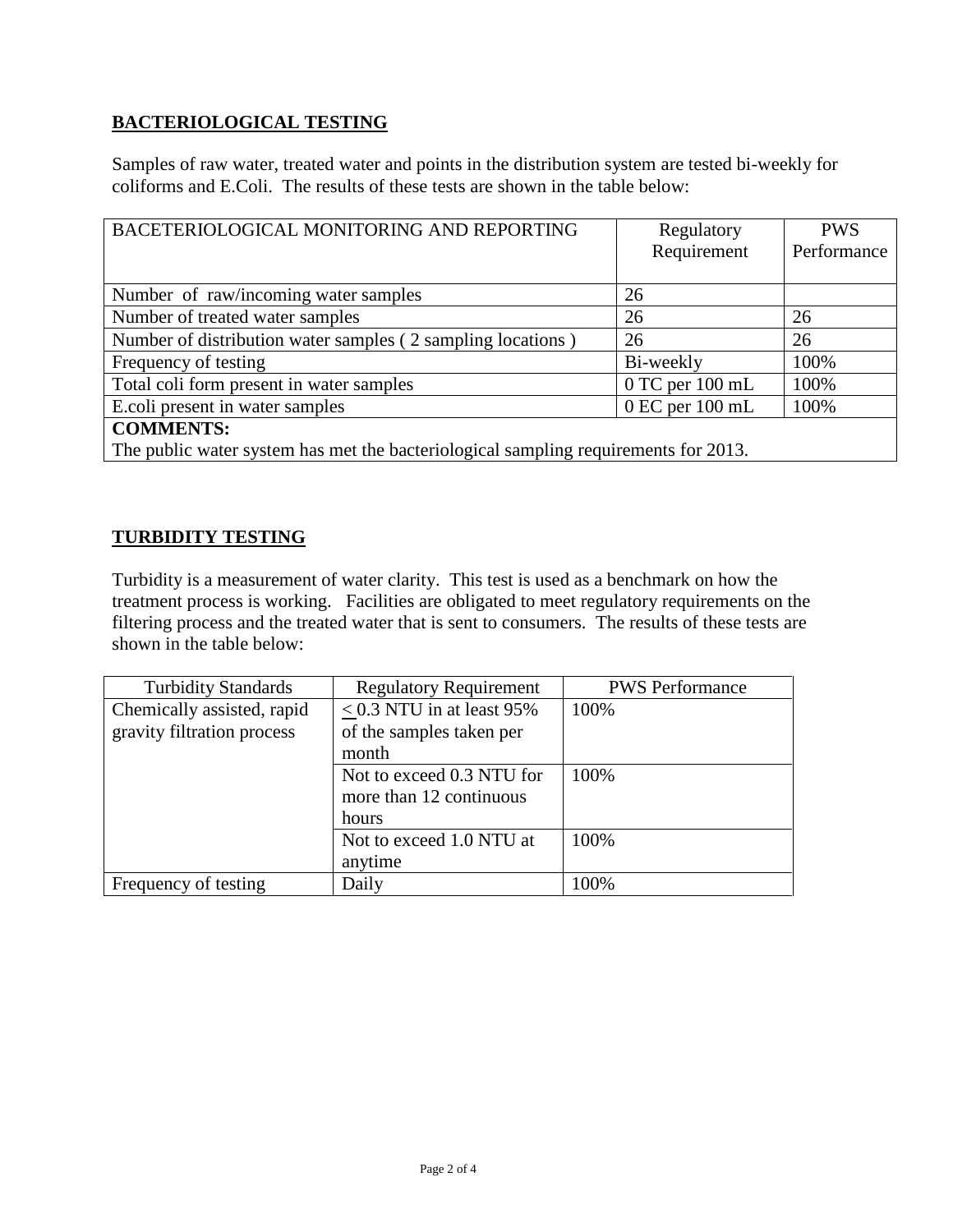# **DISINFECTION TESTING & MONITORING**

This testing is done to ensure that the water is safe for the consumer and to meet the regulatory requirements. The results of these tests are shown in the table illustrated below:

| <b>Chlorine Requirements</b>            | <b>Regulatory Requirement</b> | <b>PWS Performance</b> |
|-----------------------------------------|-------------------------------|------------------------|
| (A) Free chlorine residual entering the | $> 0.5$ mg/L                  | 100%                   |
| distribution system                     |                               |                        |
| (B) Free chlorine residual in the       | $> 0.1$ mg/L                  | 86%                    |
| distribution system                     |                               |                        |
| (C) Frequency of testing                | Daily for A                   | 100%                   |
|                                         | Bi Weekly for B               | 100%                   |
| (D) Report submissions                  | Monthly                       | 100%                   |

# **FLUORIDE**

A fluoride content test is done to the treated water to determine mg/L of fluoride in the treated water and to meet regulatory requirements. The results of these tests are show in the table below:

|                                          | Daily Samples | <b>Composite Samples</b> | <b>Composite Samples</b> |
|------------------------------------------|---------------|--------------------------|--------------------------|
|                                          | Passed        | Taken                    | Passed                   |
| Number of fluoride samples               | Daily         | 26                       | 26                       |
| Fluoride less than $1.5 \text{ mg/L}$ as | 100%          | 100%                     | 100%                     |
| per CDWG.                                |               |                          |                          |

## **DISINFECTION BY-PRODUCTS MONITORING & REPORTING**

These tests are done to meet Regulatory requirements. The results of these tests are shown on the following table:

| <b>DISINFECTION BY -PRODUCTS</b>              | Regulatory         | <b>PWS</b>    |
|-----------------------------------------------|--------------------|---------------|
| <b>MONITORING AND REPORTING</b>               | Requirement        | Performance   |
|                                               |                    |               |
| A) Trihalomethane sampling requirements       | 4 times per        | 100%          |
|                                               | year               |               |
| B) Total Trihalomethane Standard              | $0.1 \text{ mg/L}$ | $0.089$ mg/L  |
| C) Bromodichloromethane sampling requirements | 4 times per        | 100%          |
|                                               | year               |               |
| D) Bromodichloromethane Standard              | $0.016$ mg/L       | $0.0095$ mg/L |

THM and HAA results were lower than the previous year.